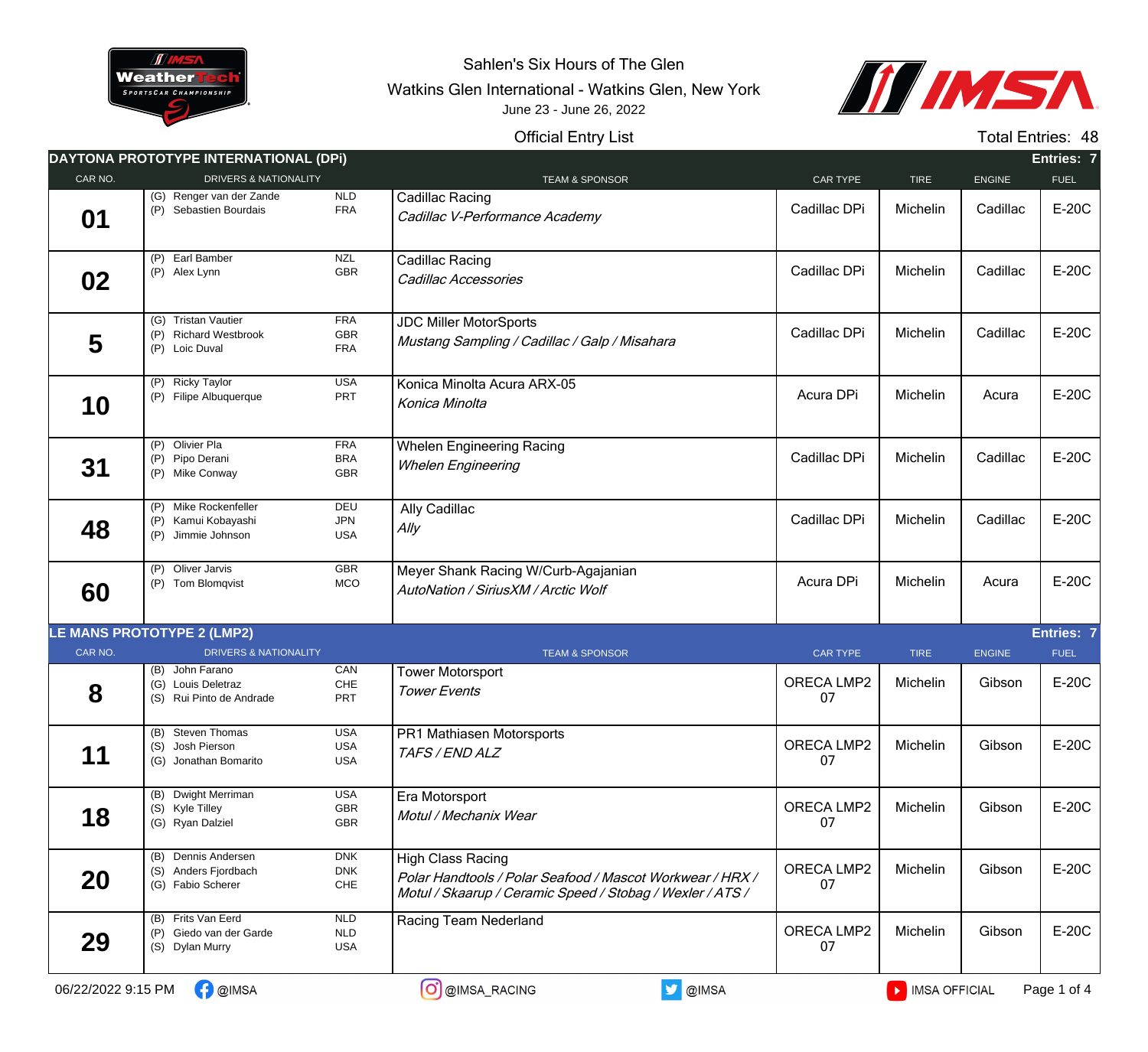| CAR NO.<br><b>DRIVERS &amp; NATIONALITY</b><br><b>TEAM &amp; SPONSOR</b><br><b>CAR TYPE</b><br><b>TIRE</b><br><b>ENGINE</b><br><b>FUEL</b><br><b>USA</b><br>(B) Ben Keating<br>PR1 Mathiasen Motorsports<br>E-20C<br>ORECA LMP2<br>Gibson<br>Michelin<br><b>DNK</b><br>(G) Mikkel Jensen<br>52<br>Wynns / Rain X / 4Horsemen<br>07<br>(S) Scott Huffaker<br><b>USA</b><br>(B) Henrik Hedman<br><b>USA</b><br>DragonSpeed USA<br>E-20C<br>ORECA LMP2<br>Gibson<br>Michelin<br>COL<br>Juan Pablo Montoya<br>(P)<br>81<br>07<br>COL<br>(S) Sebastian Montoya<br><b>LE MANS PROTOTYPE 3 (LMP3)</b><br>Entries: 11<br>CAR NO.<br><b>DRIVERS &amp; NATIONALITY</b><br><b>TEAM &amp; SPONSOR</b><br><b>CAR TYPE</b><br><b>TIRE</b><br><b>ENGINE</b><br><b>FUEL</b><br>$(G)$ Ugo de Wilde<br><b>BEL</b><br><b>Muehlner Motorsports America</b><br>$E-10$<br>VK<br>Duqueine D08<br>Michelin<br>(S) Danny Formal $(30)$<br>CRI<br>6<br>H&R Das Fahrwerk / H&R Special Springs<br>(S) Dillon Machavern (< 30)<br><b>USA</b><br>(B) Anthony Mantella<br>CAN<br>Forty7 Motorsports<br><b>VK</b><br>$E-10$<br>Duqueine D08<br>Michelin<br>(S) Matthew Bell<br>GBR<br>7<br><b>AWA Racing</b><br>GBR<br>(G) Wayne Boyd<br>(B) Orey Fidani<br>CAN<br><b>AWA</b><br><b>VK</b><br>$E-10$<br>Duqueine D08<br>Michelin<br>(G) Kyle Marcelli<br>CAN<br>13<br>Orlando Corp / OMP / Sonic Tools / Racing Spirit / Urbinco /<br>DEU<br>(S) Lars Kern<br>Westrock / Motul / Projekt / C17 Media<br>(B) Ari Balogh<br><b>USA</b><br>Jr III Racing<br>$E-10$<br>Ligier JS P320<br><b>VK</b><br>Michelin<br>CAN<br>(G) Garett Grist<br>30<br>AirBnB / S2 Cyber<br><b>USA</b><br>$(S)$ Nolan Siegel $(30)$<br>(G) Joao Barbosa<br><b>PRT</b><br>Sean Creech Motorsport<br>$E-10$<br>Ligier JS P320<br>VK<br>Michelin<br><b>DNK</b><br>(S) Malthe Jakobsen (< 30)<br>33<br>Exelixis / Focal One / Alta<br><b>USA</b><br>(B) Lance Willsey<br>(S) Jarett Andretti $( < 30)$<br><b>USA</b><br>Andretti Autosport<br>$E-10$<br>VK<br>Ligier JS P320<br>Michelin<br>AUS<br>$(S)$ Josh Burdon $(< 30)$<br>36<br>Gallant / Window World<br>(G) Gabby Chaves<br>COL<br><b>USA</b><br>(B) Dan Goldburg<br>Performance Tech Motorsports<br>Ligier JS P320<br>VK<br>Michelin<br>$E-10$<br>(S) Rasmus Lindh $( < 30)$<br>SWE<br>38<br>Cardio Access / CSCI / AIG Technologies/CareEvolution<br>(S) Cameron Shields $(30)$<br>AUS<br>(S) Nico Varrone $(30)$<br>ESP<br>FastMD Racing<br><b>VK</b><br>$E-10$<br>Duqueine D08<br>Michelin<br>(S) Max Hanratty ( $<$ 30)<br><b>USA</b><br>40<br>FastMD Healthcare Solutions / Track King / Archer Luxury<br>(S) James Vance $( < 30)$<br>CAN<br>Travel<br>(B) Jon Bennett<br><b>USA</b><br><b>CORE Autosport</b><br>$E-10$<br>Ligier JS P320<br>VK<br>Michelin<br>(G) Colin Braun<br><b>USA</b><br>54<br>Crowdstrike / Motul / FLEX-BOX<br><b>USA</b><br>(B) George Kurtz<br>(S) Dakota Dickerson (< 30)<br><b>USA</b><br><b>MLT Motorsports</b><br>$E-10$<br>Ligier JS P320<br>VK<br>Michelin<br><b>USA</b><br>(B) Josh Sarchet<br>58<br>(S) Tyler Maxson $(30)$<br><b>USA</b><br>(S) Gar Robinson $(30)$<br><b>USA</b><br><b>Riley Motorsports</b><br>$E-10$<br>Ligier JS P320<br>VK<br>Michelin<br>(G) Felipe Fraga<br><b>BRA</b><br>74<br>74 Ranch Resort<br>(S) Kay van Berlo $(30)$<br><b>NLD</b> | LE MANS PROTOTYPE 2 (LMP2) |  |  | <b>Entries: 7</b> |
|-----------------------------------------------------------------------------------------------------------------------------------------------------------------------------------------------------------------------------------------------------------------------------------------------------------------------------------------------------------------------------------------------------------------------------------------------------------------------------------------------------------------------------------------------------------------------------------------------------------------------------------------------------------------------------------------------------------------------------------------------------------------------------------------------------------------------------------------------------------------------------------------------------------------------------------------------------------------------------------------------------------------------------------------------------------------------------------------------------------------------------------------------------------------------------------------------------------------------------------------------------------------------------------------------------------------------------------------------------------------------------------------------------------------------------------------------------------------------------------------------------------------------------------------------------------------------------------------------------------------------------------------------------------------------------------------------------------------------------------------------------------------------------------------------------------------------------------------------------------------------------------------------------------------------------------------------------------------------------------------------------------------------------------------------------------------------------------------------------------------------------------------------------------------------------------------------------------------------------------------------------------------------------------------------------------------------------------------------------------------------------------------------------------------------------------------------------------------------------------------------------------------------------------------------------------------------------------------------------------------------------------------------------------------------------------------------------------------------------------------------------------------------------------------------------------------------------------------------------------------------------------------------------------------------------------------------------------------------------------------------------------------------------------------------------------------------------------------------------------------------------------------------------------------------------------------------------------------------------------------------------------------------------------------------------------|----------------------------|--|--|-------------------|
|                                                                                                                                                                                                                                                                                                                                                                                                                                                                                                                                                                                                                                                                                                                                                                                                                                                                                                                                                                                                                                                                                                                                                                                                                                                                                                                                                                                                                                                                                                                                                                                                                                                                                                                                                                                                                                                                                                                                                                                                                                                                                                                                                                                                                                                                                                                                                                                                                                                                                                                                                                                                                                                                                                                                                                                                                                                                                                                                                                                                                                                                                                                                                                                                                                                                                                           |                            |  |  |                   |
|                                                                                                                                                                                                                                                                                                                                                                                                                                                                                                                                                                                                                                                                                                                                                                                                                                                                                                                                                                                                                                                                                                                                                                                                                                                                                                                                                                                                                                                                                                                                                                                                                                                                                                                                                                                                                                                                                                                                                                                                                                                                                                                                                                                                                                                                                                                                                                                                                                                                                                                                                                                                                                                                                                                                                                                                                                                                                                                                                                                                                                                                                                                                                                                                                                                                                                           |                            |  |  |                   |
|                                                                                                                                                                                                                                                                                                                                                                                                                                                                                                                                                                                                                                                                                                                                                                                                                                                                                                                                                                                                                                                                                                                                                                                                                                                                                                                                                                                                                                                                                                                                                                                                                                                                                                                                                                                                                                                                                                                                                                                                                                                                                                                                                                                                                                                                                                                                                                                                                                                                                                                                                                                                                                                                                                                                                                                                                                                                                                                                                                                                                                                                                                                                                                                                                                                                                                           |                            |  |  |                   |
|                                                                                                                                                                                                                                                                                                                                                                                                                                                                                                                                                                                                                                                                                                                                                                                                                                                                                                                                                                                                                                                                                                                                                                                                                                                                                                                                                                                                                                                                                                                                                                                                                                                                                                                                                                                                                                                                                                                                                                                                                                                                                                                                                                                                                                                                                                                                                                                                                                                                                                                                                                                                                                                                                                                                                                                                                                                                                                                                                                                                                                                                                                                                                                                                                                                                                                           |                            |  |  |                   |
|                                                                                                                                                                                                                                                                                                                                                                                                                                                                                                                                                                                                                                                                                                                                                                                                                                                                                                                                                                                                                                                                                                                                                                                                                                                                                                                                                                                                                                                                                                                                                                                                                                                                                                                                                                                                                                                                                                                                                                                                                                                                                                                                                                                                                                                                                                                                                                                                                                                                                                                                                                                                                                                                                                                                                                                                                                                                                                                                                                                                                                                                                                                                                                                                                                                                                                           |                            |  |  |                   |
|                                                                                                                                                                                                                                                                                                                                                                                                                                                                                                                                                                                                                                                                                                                                                                                                                                                                                                                                                                                                                                                                                                                                                                                                                                                                                                                                                                                                                                                                                                                                                                                                                                                                                                                                                                                                                                                                                                                                                                                                                                                                                                                                                                                                                                                                                                                                                                                                                                                                                                                                                                                                                                                                                                                                                                                                                                                                                                                                                                                                                                                                                                                                                                                                                                                                                                           |                            |  |  |                   |
|                                                                                                                                                                                                                                                                                                                                                                                                                                                                                                                                                                                                                                                                                                                                                                                                                                                                                                                                                                                                                                                                                                                                                                                                                                                                                                                                                                                                                                                                                                                                                                                                                                                                                                                                                                                                                                                                                                                                                                                                                                                                                                                                                                                                                                                                                                                                                                                                                                                                                                                                                                                                                                                                                                                                                                                                                                                                                                                                                                                                                                                                                                                                                                                                                                                                                                           |                            |  |  |                   |
|                                                                                                                                                                                                                                                                                                                                                                                                                                                                                                                                                                                                                                                                                                                                                                                                                                                                                                                                                                                                                                                                                                                                                                                                                                                                                                                                                                                                                                                                                                                                                                                                                                                                                                                                                                                                                                                                                                                                                                                                                                                                                                                                                                                                                                                                                                                                                                                                                                                                                                                                                                                                                                                                                                                                                                                                                                                                                                                                                                                                                                                                                                                                                                                                                                                                                                           |                            |  |  |                   |
|                                                                                                                                                                                                                                                                                                                                                                                                                                                                                                                                                                                                                                                                                                                                                                                                                                                                                                                                                                                                                                                                                                                                                                                                                                                                                                                                                                                                                                                                                                                                                                                                                                                                                                                                                                                                                                                                                                                                                                                                                                                                                                                                                                                                                                                                                                                                                                                                                                                                                                                                                                                                                                                                                                                                                                                                                                                                                                                                                                                                                                                                                                                                                                                                                                                                                                           |                            |  |  |                   |
|                                                                                                                                                                                                                                                                                                                                                                                                                                                                                                                                                                                                                                                                                                                                                                                                                                                                                                                                                                                                                                                                                                                                                                                                                                                                                                                                                                                                                                                                                                                                                                                                                                                                                                                                                                                                                                                                                                                                                                                                                                                                                                                                                                                                                                                                                                                                                                                                                                                                                                                                                                                                                                                                                                                                                                                                                                                                                                                                                                                                                                                                                                                                                                                                                                                                                                           |                            |  |  |                   |
|                                                                                                                                                                                                                                                                                                                                                                                                                                                                                                                                                                                                                                                                                                                                                                                                                                                                                                                                                                                                                                                                                                                                                                                                                                                                                                                                                                                                                                                                                                                                                                                                                                                                                                                                                                                                                                                                                                                                                                                                                                                                                                                                                                                                                                                                                                                                                                                                                                                                                                                                                                                                                                                                                                                                                                                                                                                                                                                                                                                                                                                                                                                                                                                                                                                                                                           |                            |  |  |                   |
|                                                                                                                                                                                                                                                                                                                                                                                                                                                                                                                                                                                                                                                                                                                                                                                                                                                                                                                                                                                                                                                                                                                                                                                                                                                                                                                                                                                                                                                                                                                                                                                                                                                                                                                                                                                                                                                                                                                                                                                                                                                                                                                                                                                                                                                                                                                                                                                                                                                                                                                                                                                                                                                                                                                                                                                                                                                                                                                                                                                                                                                                                                                                                                                                                                                                                                           |                            |  |  |                   |
|                                                                                                                                                                                                                                                                                                                                                                                                                                                                                                                                                                                                                                                                                                                                                                                                                                                                                                                                                                                                                                                                                                                                                                                                                                                                                                                                                                                                                                                                                                                                                                                                                                                                                                                                                                                                                                                                                                                                                                                                                                                                                                                                                                                                                                                                                                                                                                                                                                                                                                                                                                                                                                                                                                                                                                                                                                                                                                                                                                                                                                                                                                                                                                                                                                                                                                           |                            |  |  |                   |
|                                                                                                                                                                                                                                                                                                                                                                                                                                                                                                                                                                                                                                                                                                                                                                                                                                                                                                                                                                                                                                                                                                                                                                                                                                                                                                                                                                                                                                                                                                                                                                                                                                                                                                                                                                                                                                                                                                                                                                                                                                                                                                                                                                                                                                                                                                                                                                                                                                                                                                                                                                                                                                                                                                                                                                                                                                                                                                                                                                                                                                                                                                                                                                                                                                                                                                           |                            |  |  |                   |
|                                                                                                                                                                                                                                                                                                                                                                                                                                                                                                                                                                                                                                                                                                                                                                                                                                                                                                                                                                                                                                                                                                                                                                                                                                                                                                                                                                                                                                                                                                                                                                                                                                                                                                                                                                                                                                                                                                                                                                                                                                                                                                                                                                                                                                                                                                                                                                                                                                                                                                                                                                                                                                                                                                                                                                                                                                                                                                                                                                                                                                                                                                                                                                                                                                                                                                           |                            |  |  |                   |
|                                                                                                                                                                                                                                                                                                                                                                                                                                                                                                                                                                                                                                                                                                                                                                                                                                                                                                                                                                                                                                                                                                                                                                                                                                                                                                                                                                                                                                                                                                                                                                                                                                                                                                                                                                                                                                                                                                                                                                                                                                                                                                                                                                                                                                                                                                                                                                                                                                                                                                                                                                                                                                                                                                                                                                                                                                                                                                                                                                                                                                                                                                                                                                                                                                                                                                           |                            |  |  |                   |
|                                                                                                                                                                                                                                                                                                                                                                                                                                                                                                                                                                                                                                                                                                                                                                                                                                                                                                                                                                                                                                                                                                                                                                                                                                                                                                                                                                                                                                                                                                                                                                                                                                                                                                                                                                                                                                                                                                                                                                                                                                                                                                                                                                                                                                                                                                                                                                                                                                                                                                                                                                                                                                                                                                                                                                                                                                                                                                                                                                                                                                                                                                                                                                                                                                                                                                           |                            |  |  |                   |
|                                                                                                                                                                                                                                                                                                                                                                                                                                                                                                                                                                                                                                                                                                                                                                                                                                                                                                                                                                                                                                                                                                                                                                                                                                                                                                                                                                                                                                                                                                                                                                                                                                                                                                                                                                                                                                                                                                                                                                                                                                                                                                                                                                                                                                                                                                                                                                                                                                                                                                                                                                                                                                                                                                                                                                                                                                                                                                                                                                                                                                                                                                                                                                                                                                                                                                           |                            |  |  |                   |
|                                                                                                                                                                                                                                                                                                                                                                                                                                                                                                                                                                                                                                                                                                                                                                                                                                                                                                                                                                                                                                                                                                                                                                                                                                                                                                                                                                                                                                                                                                                                                                                                                                                                                                                                                                                                                                                                                                                                                                                                                                                                                                                                                                                                                                                                                                                                                                                                                                                                                                                                                                                                                                                                                                                                                                                                                                                                                                                                                                                                                                                                                                                                                                                                                                                                                                           |                            |  |  |                   |
|                                                                                                                                                                                                                                                                                                                                                                                                                                                                                                                                                                                                                                                                                                                                                                                                                                                                                                                                                                                                                                                                                                                                                                                                                                                                                                                                                                                                                                                                                                                                                                                                                                                                                                                                                                                                                                                                                                                                                                                                                                                                                                                                                                                                                                                                                                                                                                                                                                                                                                                                                                                                                                                                                                                                                                                                                                                                                                                                                                                                                                                                                                                                                                                                                                                                                                           |                            |  |  |                   |
|                                                                                                                                                                                                                                                                                                                                                                                                                                                                                                                                                                                                                                                                                                                                                                                                                                                                                                                                                                                                                                                                                                                                                                                                                                                                                                                                                                                                                                                                                                                                                                                                                                                                                                                                                                                                                                                                                                                                                                                                                                                                                                                                                                                                                                                                                                                                                                                                                                                                                                                                                                                                                                                                                                                                                                                                                                                                                                                                                                                                                                                                                                                                                                                                                                                                                                           |                            |  |  |                   |
|                                                                                                                                                                                                                                                                                                                                                                                                                                                                                                                                                                                                                                                                                                                                                                                                                                                                                                                                                                                                                                                                                                                                                                                                                                                                                                                                                                                                                                                                                                                                                                                                                                                                                                                                                                                                                                                                                                                                                                                                                                                                                                                                                                                                                                                                                                                                                                                                                                                                                                                                                                                                                                                                                                                                                                                                                                                                                                                                                                                                                                                                                                                                                                                                                                                                                                           |                            |  |  |                   |
|                                                                                                                                                                                                                                                                                                                                                                                                                                                                                                                                                                                                                                                                                                                                                                                                                                                                                                                                                                                                                                                                                                                                                                                                                                                                                                                                                                                                                                                                                                                                                                                                                                                                                                                                                                                                                                                                                                                                                                                                                                                                                                                                                                                                                                                                                                                                                                                                                                                                                                                                                                                                                                                                                                                                                                                                                                                                                                                                                                                                                                                                                                                                                                                                                                                                                                           |                            |  |  |                   |
|                                                                                                                                                                                                                                                                                                                                                                                                                                                                                                                                                                                                                                                                                                                                                                                                                                                                                                                                                                                                                                                                                                                                                                                                                                                                                                                                                                                                                                                                                                                                                                                                                                                                                                                                                                                                                                                                                                                                                                                                                                                                                                                                                                                                                                                                                                                                                                                                                                                                                                                                                                                                                                                                                                                                                                                                                                                                                                                                                                                                                                                                                                                                                                                                                                                                                                           |                            |  |  |                   |
|                                                                                                                                                                                                                                                                                                                                                                                                                                                                                                                                                                                                                                                                                                                                                                                                                                                                                                                                                                                                                                                                                                                                                                                                                                                                                                                                                                                                                                                                                                                                                                                                                                                                                                                                                                                                                                                                                                                                                                                                                                                                                                                                                                                                                                                                                                                                                                                                                                                                                                                                                                                                                                                                                                                                                                                                                                                                                                                                                                                                                                                                                                                                                                                                                                                                                                           |                            |  |  |                   |
|                                                                                                                                                                                                                                                                                                                                                                                                                                                                                                                                                                                                                                                                                                                                                                                                                                                                                                                                                                                                                                                                                                                                                                                                                                                                                                                                                                                                                                                                                                                                                                                                                                                                                                                                                                                                                                                                                                                                                                                                                                                                                                                                                                                                                                                                                                                                                                                                                                                                                                                                                                                                                                                                                                                                                                                                                                                                                                                                                                                                                                                                                                                                                                                                                                                                                                           |                            |  |  |                   |
|                                                                                                                                                                                                                                                                                                                                                                                                                                                                                                                                                                                                                                                                                                                                                                                                                                                                                                                                                                                                                                                                                                                                                                                                                                                                                                                                                                                                                                                                                                                                                                                                                                                                                                                                                                                                                                                                                                                                                                                                                                                                                                                                                                                                                                                                                                                                                                                                                                                                                                                                                                                                                                                                                                                                                                                                                                                                                                                                                                                                                                                                                                                                                                                                                                                                                                           |                            |  |  |                   |
|                                                                                                                                                                                                                                                                                                                                                                                                                                                                                                                                                                                                                                                                                                                                                                                                                                                                                                                                                                                                                                                                                                                                                                                                                                                                                                                                                                                                                                                                                                                                                                                                                                                                                                                                                                                                                                                                                                                                                                                                                                                                                                                                                                                                                                                                                                                                                                                                                                                                                                                                                                                                                                                                                                                                                                                                                                                                                                                                                                                                                                                                                                                                                                                                                                                                                                           |                            |  |  |                   |
|                                                                                                                                                                                                                                                                                                                                                                                                                                                                                                                                                                                                                                                                                                                                                                                                                                                                                                                                                                                                                                                                                                                                                                                                                                                                                                                                                                                                                                                                                                                                                                                                                                                                                                                                                                                                                                                                                                                                                                                                                                                                                                                                                                                                                                                                                                                                                                                                                                                                                                                                                                                                                                                                                                                                                                                                                                                                                                                                                                                                                                                                                                                                                                                                                                                                                                           |                            |  |  |                   |

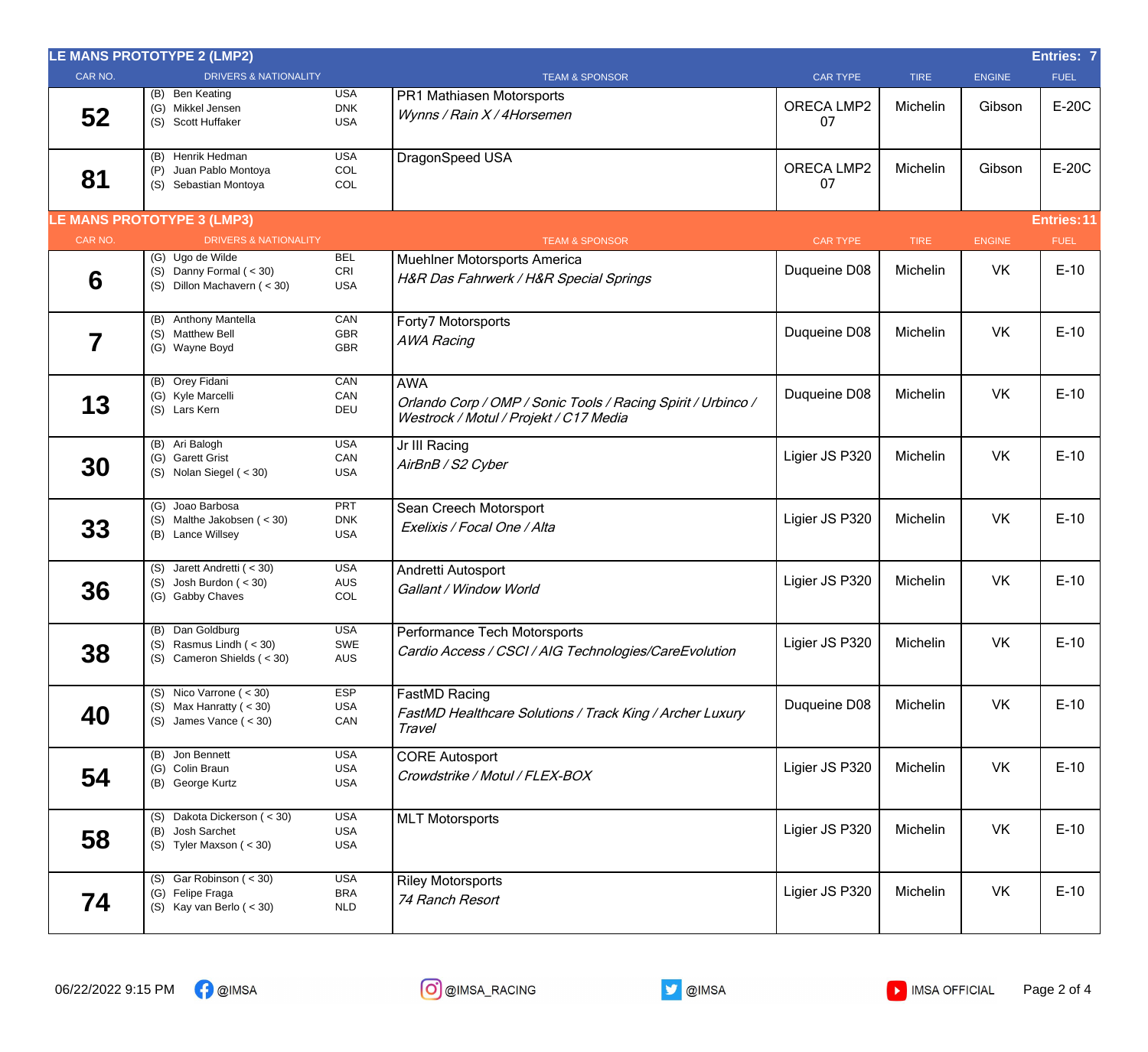|                         | <b>GT DAYTONA PRO (GTD PRO)</b>                                    |                                        |                                                                                  |                                    |             |                        | Entries: 7  |
|-------------------------|--------------------------------------------------------------------|----------------------------------------|----------------------------------------------------------------------------------|------------------------------------|-------------|------------------------|-------------|
| CAR NO.                 | <b>DRIVERS &amp; NATIONALITY</b>                                   |                                        | <b>TEAM &amp; SPONSOR</b>                                                        | <b>CAR TYPE</b>                    | <b>TIRE</b> | <b>ENGINE</b>          | <b>FUEL</b> |
| $\mathbf 3$             | (P) Antonio Garcia<br>(P) Jordan Taylor                            | <b>ESP</b><br><b>USA</b>               | <b>Corvette Racing</b>                                                           | Corvette C8.R<br><b>GTD</b>        | Michelin    | Chevrolet              | $E-10$      |
| 9                       | (G) Matt Campbell<br>(G) Mathieu Jaminet                           | <b>AUS</b><br><b>FRA</b>               | <b>Pfaff Motorsports</b><br>Driveway / Motul / Pfaff Porsche                     | Porsche 911<br>GT3R                | Michelin    | Porsche                | $E-10$      |
| 14                      | (P) Ben Barnicoat<br>(S) Kyle Kirkwood                             | <b>GBR</b><br><b>USA</b>               | VasserSullivan                                                                   | Lexus RCF<br>GT <sub>3</sub>       | Michelin    | Lexus                  | $E-10$      |
| 23                      | (G) Ross Gunn<br>(G) Alex Riberas                                  | <b>GBR</b><br><b>ESP</b>               | <b>Heart of Racing Team</b>                                                      | <b>Aston Martin</b><br>Vantage GT3 | Michelin    | Aston Martin           | $E-10$      |
| 25                      | (G) Connor De Phillippi<br>(P) John Edwards<br>(P) Augusto Farfus  | <b>USA</b><br><b>USA</b><br><b>BRA</b> | <b>BMW M Team RLL</b><br><b>BMW of North America / Motul</b>                     | <b>BMW M4 GT3</b>                  | Michelin    | <b>BMW</b>             | $E-10$      |
| 62                      | (P) Daniel Serra<br>(P) Davide Rigon                               | <b>BRA</b><br><b>ITA</b>               | Risi Competizione                                                                | Ferrari 488 GT3                    | Michelin    | Ferrari                | $E-10$      |
| 79                      | (S) Cooper MacNeil<br>(P) Maro Engel<br>(S) Mikael Grenier         | <b>USA</b><br>DEU<br>CAN               | <b>WeatherTech Racing</b>                                                        | Mercedes AMG<br>GT <sub>3</sub>    | Michelin    | Mercedes<br><b>AMG</b> | $E-10$      |
| <b>GT DAYTONA (GTD)</b> |                                                                    |                                        |                                                                                  |                                    |             |                        | Entries: 16 |
| CAR NO.                 | <b>DRIVERS &amp; NATIONALITY</b>                                   |                                        | <b>TEAM &amp; SPONSOR</b>                                                        | <b>CAR TYPE</b>                    | <b>TIRE</b> | <b>ENGINE</b>          | <b>FUEL</b> |
| 1                       | (G) Bryan Sellers<br>(S) Madison Snow<br>(S) Erik Johansson        | <b>USA</b><br><b>USA</b><br>SWE        | Paul Miller Racing<br>TOTAL Lubricants / UIS and Paul Miller Auto Group          | <b>BMW M4 GT3</b>                  | Michelin    | <b>BMW</b>             | $E-10$      |
| 12                      | (S) Frankie Montecalvo<br>(G) Aaron Telitz<br>(B) Richard Heistand | <b>USA</b><br><b>USA</b><br><b>USA</b> | VasserSullivan                                                                   | Lexus RC F<br>GT <sub>3</sub>      | Michelin    | Lexus                  | $E-10$      |
| 16                      | (B) Ryan Hardwick<br>(S) Zacharie Robichon<br>(G) Jan Heylen       | <b>USA</b><br>CAN<br><b>BEL</b>        | <b>Wright Motorsports</b><br>1st Phorm / Mountain Motorsports / Una Vida Tequila | Porsche 911<br>GT3R                | Michelin    | Porsche                | $E-10$      |
| 21                      | (S) Simon Mann<br>(B) Luis Perez Companc<br>(P) Toni Vilander      | <b>USA</b><br>ARG<br><b>FIN</b>        | AF CORSE                                                                         | Ferrari 488 GT3                    | Michelin    | Ferrari                | $E-10$      |
| 27                      | (S) Roman De Angelis<br>(P) Maxime Martin<br>(S) lan James         | CAN<br><b>BEL</b><br><b>USA</b>        | Heart of Racing Team                                                             | <b>Aston Martin</b><br>Vantage GT3 | Michelin    | Aston Martin           | $E-10$      |
| 32                      | (S) Mike Skeen<br>(S) Stevan McAleer<br>(P) Dirk Mueller           | <b>USA</b><br><b>GBR</b><br>DEU        | <b>Team Korthoff Motorsports</b><br><b>Herb Korthoff</b>                         | Mercedes AMG<br>GT <sub>3</sub>    | Michelin    | Mercedes<br>AMG        | $E-10$      |